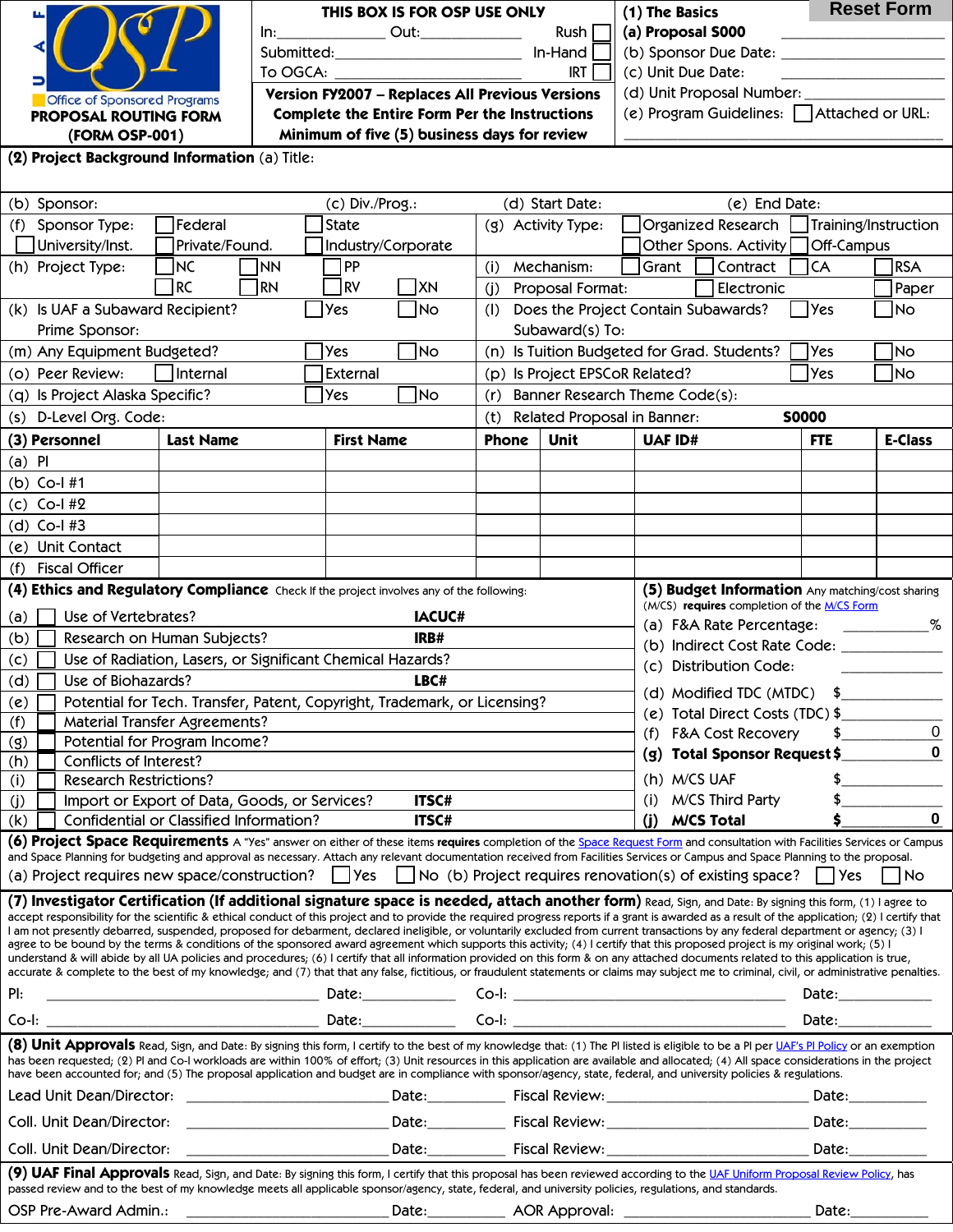### **UAF Proposal Routing Form Instructions (Form OSP-001) Note: A minimum of 5 business days is required for proposal document review.**

Printing Directions – Make sure you have selected a print setting of "Shrink oversized pages to paper size", "Page Scaling: Fit to Paper" or "Fit to Margins" depending on your version of Adobe Acrobat. If not, details will be cut off around the margins and OSP will request a new copy.

# **(1) The Basics**

- (a) Proposal S0000\_\_\_\_: Enter the 4-digit Banner Proposal Module Number generated for this proposal.
- (b) Sponsor Due Date: Enter the due date or postmark deadline set by the sponsor.
- (c) Unit Due Date: Enter the date the unit needs the proposal back from OSP for processing, mailing to the sponsor, copies, etc. to ensure submission/postmark by the deadline.
- (d) Unit Proposal Number: Enter the internal unit number (if applicable) for the proposal.
- (e) Program Guidelines Attached or URL: Be sure to include relevant program guidelines when applicable (RFP, program announcement, etc.) or a URL for the OSP to download them from. Check the "Attached" box if you include a copy of the guidelines.

### **(2) Project Background Information**

- (a) Title: Enter the full proposal title as it will be submitted to the sponsor.
- (b) Sponsor: Enter the name of the sponsor that will grant UAF the award. If UAF is a subrecipient in another institution's proposal, enter that entity's name, not the prime sponsor's name.
- (c) Div./Prog.: Enter the Division or Program under the sponsor that the proposal is being submitted to (i.e., OPP, ROSES, CSREES, etc.)
- (d) Start Date: Enter the project start date.
- (e) End Date: Enter the project end date.
- (f) Sponsor Type:
	- 1. Choose "Federal" for a federal sponsor, e.g., NSF, NASA, DoD, etc.
	- 2. Choose "State" for a State of Alaska sponsor, e.g., AK EED, AK DOT&PF, etc.
	- 3. Choose "University/Inst." if the sponsor is a university or other educational institution.
	- 4. Choose "Private/Found." for a private sponsor or foundation, e.g., Murdock Charitable Trust.
	- 5. Choose "Industry/Corporate" for an industry or corporate sponsor, e.g., Microsoft, BP.
- (g) Activity Type:
	- 1. Choose "Organized Research" if the proposed project is going to be research oriented.
	- 2. Choose "Training/Instruction" if the proposed project is focused on training or instruction.
	- 3. Choose "Other Spons. Activity" if the proposed project is not organized research or sponsored training/instruction. Examples include health service projects, community service programs, and outreach.
	- 4. Choose "Off-Campus" only if the project or specified project segments (1). Have estimated direct costs in excess of \$100,000 –and– (2). Which require off-site research activities for a period of 180 consecutive days or the equivalent of 80% of the project term. Both of these criteria must be met to classify the activity as off-campus and use the off-campus F&A rate.
	- **Note:** Multiple Activities: Check all that apply if the proposed project is comprised of segments/tasks that are fundamentally different (e.g., one task is to conduct research, one task is to perform outreach) and if the proposal will have different F&A rates for each task/segment. Each task/segment must comprise a significant portion (greater than 10%) of the entire project to use a different F&A rate, unless program guidelines prohibit multiple rates.
- (h) Project Type:
- These categories match the Banner FRAPROP Project Type Categories
	- 1. Choose "NC" for a New Competitive proposal. This includes supplemental requests.
	- 2. Choose "NN" for a New Non-Competitive proposal. This includes supplemental requests.
	- 3. Choose "PP" for a Pre-Proposal.
	- 4. Choose "RC" for a Renewal Competitive proposal. This includes continuations of previous projects.
	- 5. Choose "RN" for a Renewal Non-Competitive proposal. This includes continuations of previous projects.
	- 6. Choose "RV" for a Revision to a previously submitted proposal.
	- 7. Choose "XN" for a Non-Negotiable or Administrative proposal. These are really rare.
- (i) Mechanism: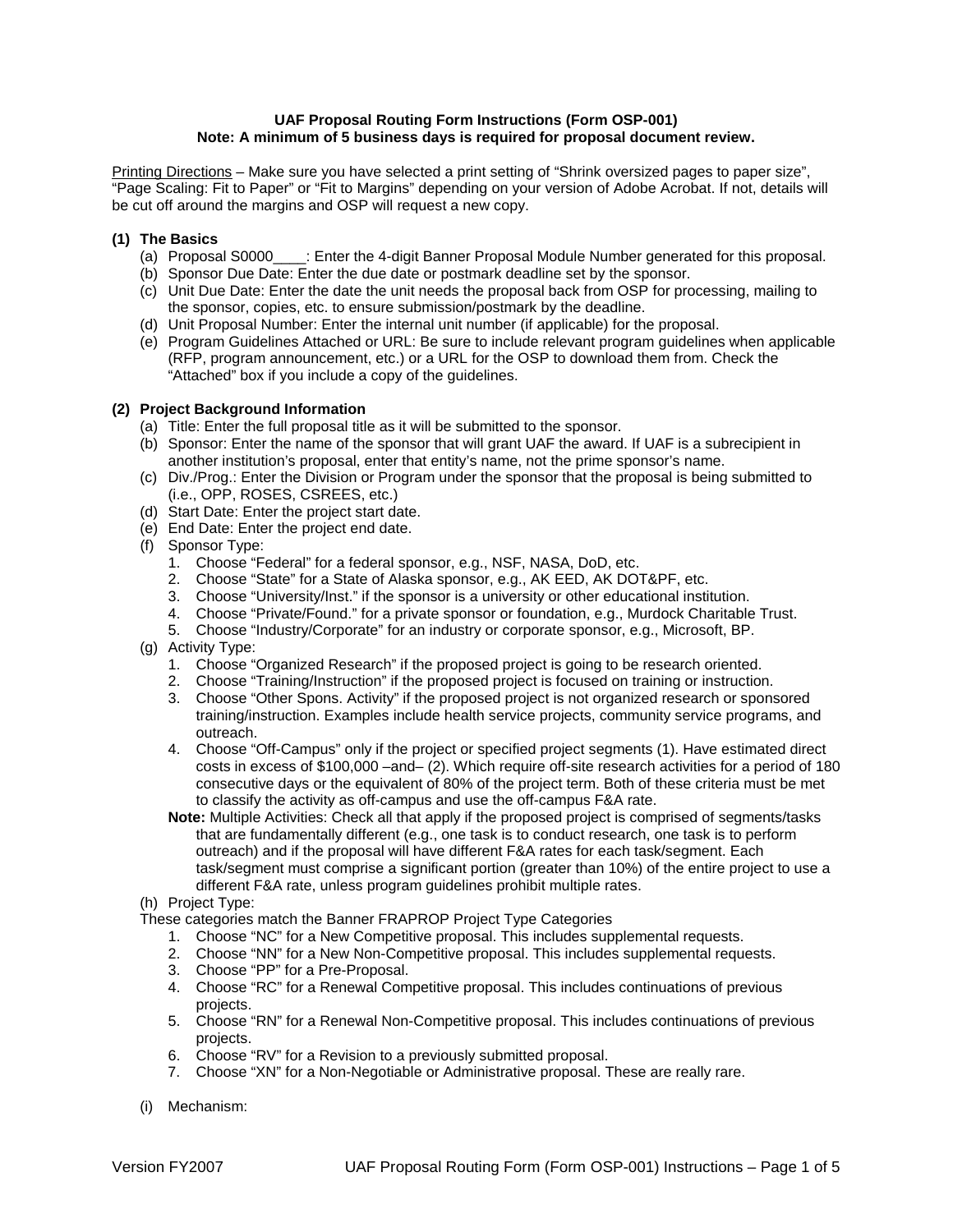- 1. Choose "Grant" if the award mechanism will be a grant.
- 2. Choose "Contract" if the award mechanism will be a contract.
- 3. Choose "CA" if the award mechanism will be a cooperative agreement.
- 4. Choose "RSA" if the award mechanism will be a reimbursable services agreement.
- (j) Format:
	- 1. Choose "Electronic" if the sponsor requires submission via an electronic system or e-mail.
	- 2. Choose "Paper" if the sponsor requires submission of hard copies via regular mail or courier.
- (k) Is UAF a Subaward Recipient? Check "Yes" and enter the prime sponsor's name if UAF will receive any award as a subrecipient (not directly awarded from the prime sponsor) and check "No" if UAF will receive any award directly from the prime sponsor.
- (l) Does the Project Contain Subawards? Check "Yes" if the budget contains any subawards to other entities and enter their name(s). Don't confuse this with service contracts, such as sample analysis, consultants, etc. Check "No" if there will be no subawards made by UAF to other entities. Each subawardee must complete and submit a Subrecipient Commitment Form (Form OSP-007): <http://www.uaf.edu/files/osp/osp-007-Subrecipient-Commitment-Form.pdf>
- (m) Is Any Equipment Budgeted? Check "Yes" or "No".
- (n) Is Tuition Budgeted for Grad. Students? Check "Yes" or "No".
- (o) Peer Review
	- 1. Choose "Internal" if there is an internal peer review of this proposal.
	- 2. Choose "External" if there is an external peer review of this proposal.
- (p) Is Project EPSCoR Related? Check "Yes" or "No". The proposal is EPSCoR related if you can answer yes to at least one of the following conditions:
	- 1. The research topic is directly related to an EPSCoR research theme: High Latitude Contaminants, Infrastructure and Systems for Cold Regions, Alaska Genomic Diversity, Integrative Approaches to Environmental Physiology, Bioinformatics
	- 2. The research utilizes an EPSCoR funded lab facility or instrument(s): ASET Lab (UAA), DNA Core Facility (UAF), SEM Lab (UAF), Stable Isotope Lab (UAF), MODIS ground station (UAF).
	- 3. The proposal continues or builds on previous research activities which were supported by an internal EPSCoR award (New Initiative Grant, graduate fellowship, equipment grant, small college research or partnership grant)
	- 4. The proposed research involves UA faculty, post-docs, or students who have received, or are currently receiving, EPSCoR support (including salary, fellowships, equipment, travel).
	- 5. The proposal is submitted to an EPSCoR-related program of any federal agency, or to EPSCoR earmarked funds of the Alaska Science and Technology Foundation.
	- If you have any questions contact the Alaska EPSCoR office at UAF <http://www.alaska.edu/epscor/>
- (q) Is Project Alaska Specific? Check "Yes" or "No". Specifically, is the project for a common or joint objective that can be directly identified to promote, enrich, exhibit, develop or benefit the resources and people of the State of Alaska?
- (r) Banner Research Theme Code(s): Enter the appropriate Banner Theme Code for the proposed project (e.g., Agriculture, Education, Engineering, etc.). A complete list of theme codes can be found at: <http://www.uaf.edu/osp/proposal-preparation/banner/>
- (s) D-Level Org. Code: Enter the D-Level Org. Code for the main unit submitting the proposal (e.g., D6PROV).
- (t) Related Proposal in Banner S0000\_\_\_\_: Enter the Banner S number that this project is related to, if applicable.

# **(3) Personnel**

If you have more than three Co-Is, use an additional Routing Form for their information and signatures.

- (a) PI: Enter the PI's Name (Last Name, First Name), phone extension, unit, UAF ID#, FTE on the project, and Banner E-Class (e.g., F9, XR, etc.) in the respective boxes.
- (b) Co-I #1: Same as  $(3)(a)$
- (c) Co-I #2: Same as (3)(a)
- (d) Co-I #3: Same as (3)(a)
- (e) Unit Contact: Enter the Unit Contact's (Proposal coordinator, etc.) Name (Last Name, First Name) and phone extension.
- (f) Fiscal Officer: Same as (3)(e)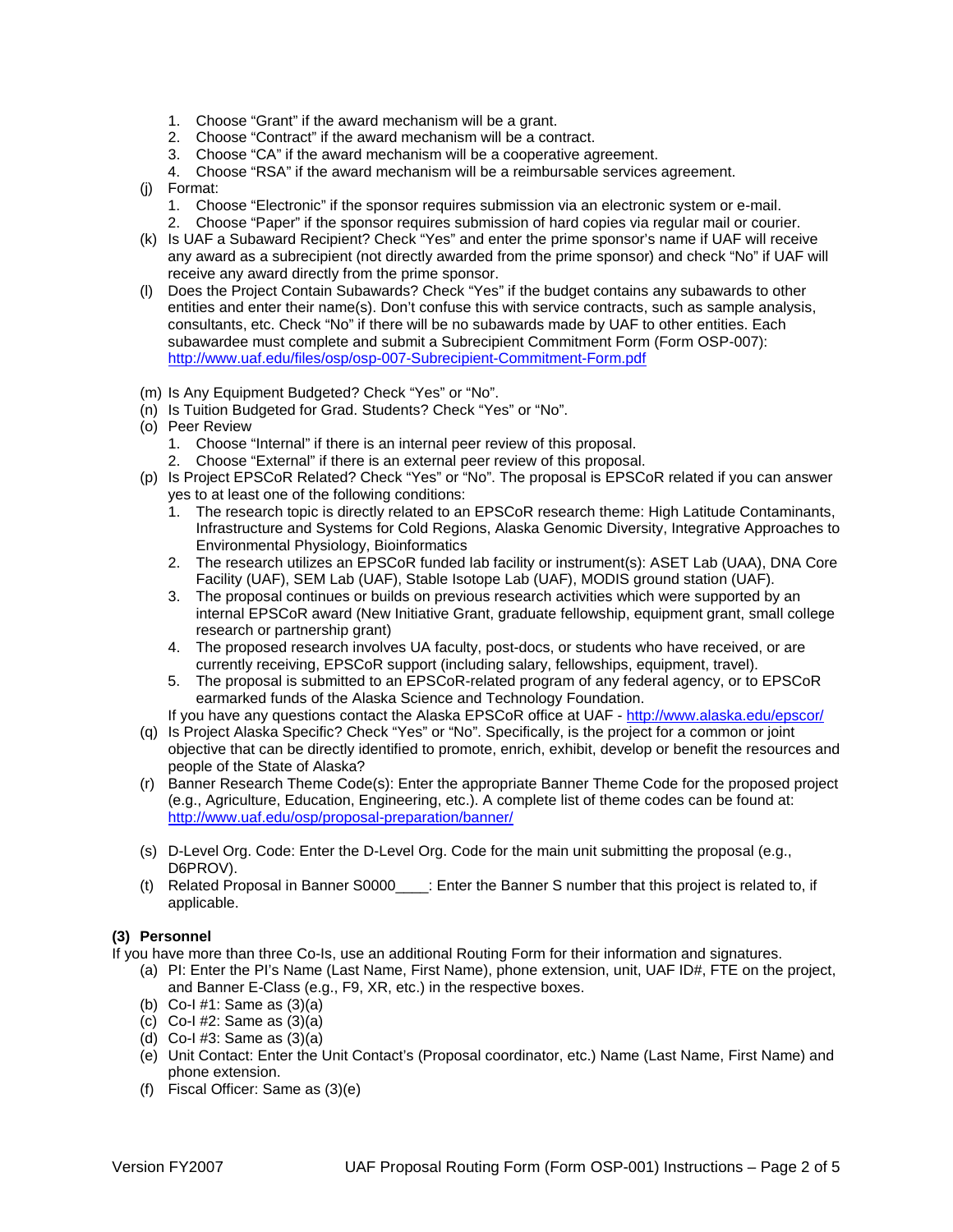### **(4) Ethics and Regulatory Compliance**

The Office of Research Integrity (ORI) offers a Blackboard course, "Responsible Conduct in Research", that provides a brief introduction to each of these topics/issues. Contact ORI ([fyori@uaf.edu](mailto:fyori@uaf.edu) or x7832) if you would like to be enrolled in this course. The course information is also available from the ORI website training page (http://www.uaf.edu/ori/training-programs/).

(a) Use of Vertebrates? Check the box if the proposed project uses live vertebrates or dead dogs – use of dead dogs is specifically covered under the Animal Welfare Regulations (9 CFR). You do not need Institutional Animal Care and Use Committee (IACUC) approval at the time of proposal submission unless specifically required by the sponsor.

IACUC#: If the proposed research is covered under an existing IACUC assurance, indicate the number in the space provided. If the proposed research is not covered by a current IACUC protocol, you should submit an IACUC protocol for review once you have received an award letter or sooner if you are confident that an award will be made ("just in time" review). If you plan to use "just in time" review, put "JIT" on the line provided for the protocol number. **Note:** Your award will not be released by Grant & Contract Services until you have an approved IACUC assurance.

(b) Research on Human Subjects? Check the box if you are proposing to engage in research involving human subjects. Examples include: subjects participating in physical activities (e.g., physical exertion, ingestion of any substance, any medical procedure), psychological and opinion studies (e.g., survey, questionnaire, interviews, focus groups, test of any kind), behavioral observations, and studies in which the researcher is the subject of the research. You do not need Institutional Review Board (IRB) approval at the time of proposal submission unless specifically required by the sponsor.

IRB#: If the proposed research is covered under an existing IRB protocol, indicate the number in the space provided. If the proposed research is not covered by a current IRB protocol, you should submit an IRB protocol for review once you have received an award letter or sooner if you are confident that an award will be made ("just in time" review). If you plan to use "just in time" review, put "JIT" on the line provided for the protocol number. An award will not be released by Grant & Contract Services until you have an approved IRB protocol. **Note:** The IRB does not meet during the summer months (June-August), which may delay review of protocols requiring full board review.

- (c) Use of Radiation, Lasers, or Significant Chemical Hazards? Check the box if you are proposing any use of radiation (radiation producing equipment or radioisotopes), lasers (class III or IV only), and/or significant chemical hazards (known carcinogens, mutagens, and/or highly toxic substances). These activities require approval or pre-certification by UA Environmental Health & Safety and Risk Management (EHS&RM) and/or the Radiation Safety Officer. **Note:** Field releases of radiation also require approval by the Radiation Safety Committee.
- (d) Use of Biohazards? Check the box if proposed activities involve the use of any biohazards. This includes but is not limited to any agent on the select agent list [\(http://www.cdc.gov/od/sap/\)](http://www.cdc.gov/od/sap/) regardless of quantity or strain; recombinant DNA; bioengineering of animal and plant life; human, animal and/or plant pathogens; release of laboratory modified living organisms into the environment; the use of living organisms (any size or type) as control agents for growth, pest control or environmental change; and the disposal of potentially infectious materials). These activities require approval or pre-certification by EHS&RM and/or the Laboratory and Biosafety Committee (LBC). You do not need LBC approval at the time of proposal submission unless specifically required by the sponsor.

LBC#: If the proposed research is covered under an existing LBC registration, indicate the number in the space provided. If you intend to use "just-in-time" review, put "JIT" in the space provided. You should submit an LBC registration for review once you have received an award letter or sooner if you are confident that an award will be made. An award will not be released by Grant & Contract Services until you have an approved LBC protocol.

- (e) Potential for Tech. Transfer, Patent, Copyright, Trademark, or Licensing? Check the box if the proposed project contains any potential for tech transfer, patent, copyright, trademark, or licensing or other intellectual property issue involving data or creation of a product. Some examples of intellectual property are: an invention, expression or literary creation, unique name, business method, industrial process, chemical formula, computer program process, or presentation.
- (f) Material Transfer Agreements? Check the box if the proposed project involves the transfer of material to or from collaborating institutions. Some suppliers may also require signing of material transfer agreements. **Note:** Material Transfer Agreements can only be signed by the Director of the Office of Intellectual Property & Licensing.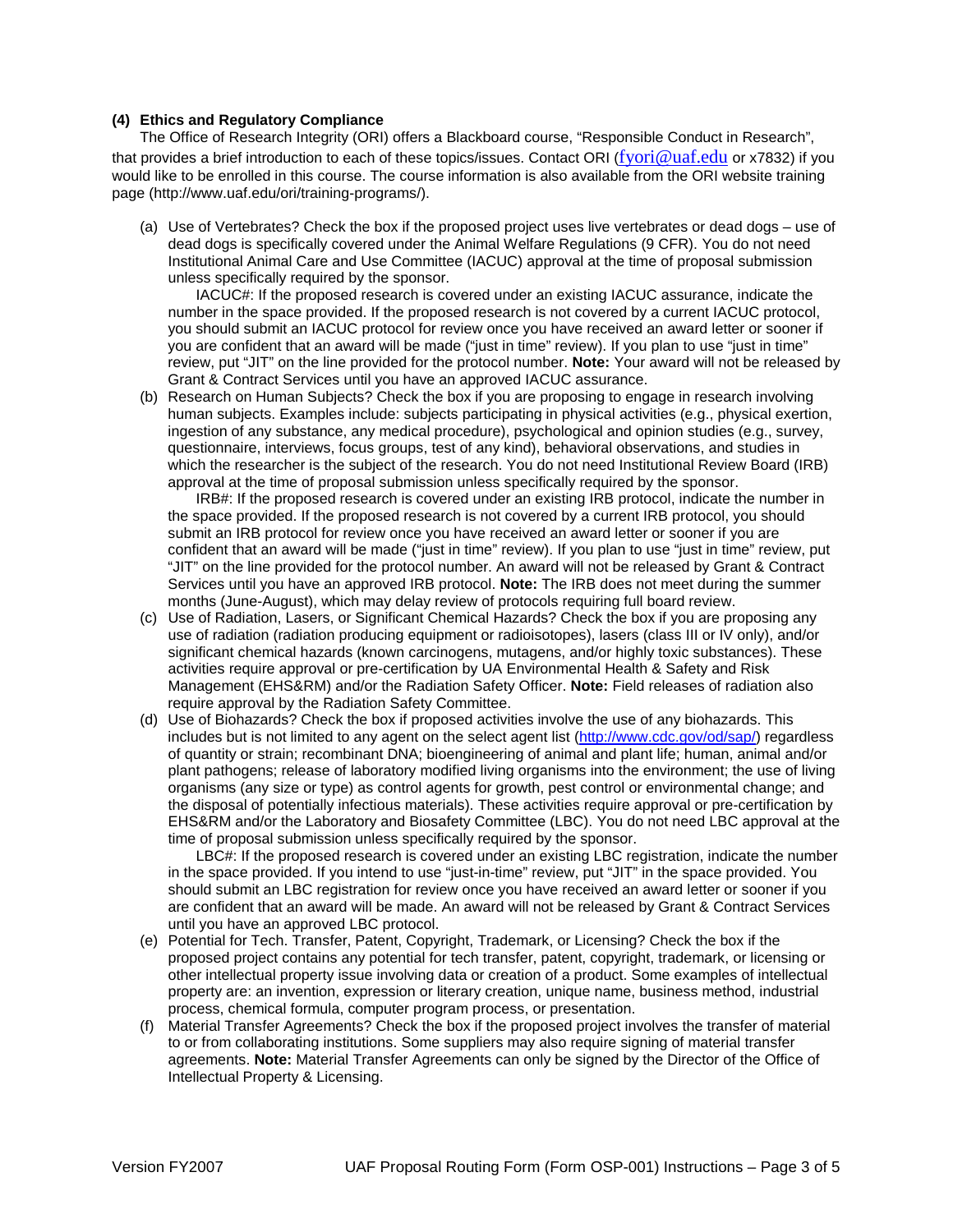- (g) Potential for Program Income? Check the box if the proposed project will generate program income such as: fees for services performed, the use or rental of real or personal property acquired under the grant, or the sale of commodities or items developed or fabricated under the grant.
- (h) Conflict of Interest? Check the box if you, your spouse, and/or any of your dependent children have a financial conflict of interest (COI) with the proposed project. UAF's Significant Financial Conflict of Interest Policy( <http://www.uaf.edu/osp/policies-and-procedures/conflicts-of-interestmult/> ) requires each investigator to disclose, prior to submission of a proposal for sponsored research or programmatic activities, any significant financial interest that would reasonably appear to be affected by the activities funded or proposed for funding. This includes royalties, equity, or intellectual property. If yes, you must complete and file with the Director of the Office of Sponsored Programs a UAF disclosure form. The Director of the Office of Sponsored Programs will work with you to establish a COI management plan. If you already have a COI management plan then you will need to provide OSP with the identifying number so OSP can link this proposal to the correct COI plan. **Note:** This is different from the blue ethics form which may also need to be filed.
- (i) Research Restrictions? Check the box if the sponsor or any third party is likely to impose any type of research restrictions. These include but are not limited to: prior review and approval of publications related to the proposed project, time limitations on publication, and/or any restrictions on hiring practices.
- (j) Import or Export of Data, Goods, or Services? Check the box if there will be any import or export of data, goods, or services during or resulting from the proposed project. This includes any potential "deemed exports" (the release to a foreign national, regardless of the means of release, of technology or source code subject to export controls). These may be subject to federal import/export regulations. These activities require approval Information Transfer & Security Committee (ITSC). You do not need ITSC approval at the time of proposal submission unless specifically required by the sponsor.

ITSC#: If the proposed activity is covered under an existing ITSC Information Security Plan, indicate the number in the space provided. If you intend to use "just-in-time" review, put "JIT" in the space provided. You should submit an ITSC Information Security Plan for review once you have received an award letter or sooner if you are confident that an award will be made. An award will not be released by Grant & Contract Services until you have an approved ITSC Information Security Plan.

(k) Confidential or Classified Information? Check the box if the proposed project contains any activity or information that is proprietary or sensitive in nature and/or will be designated a government security classification of Top Secret, Secret, or Confidential. Such information or material requires specific security precautions as specified in the National Industrial Security Program (NISP) and NISP Operating Manual( [www.fas.org/sgp/library/](http://www.fas.org/sgp/library/nispom/nispom2006.pdf)**nispom**/**nispom**2006.pdf *)* in the case of government classification, or as specified in the program's ITSC Information Security Plan in the case of confidential information.

ITSC#: If the information/material is government classified, put "NISP" in the space provided. If the information/material is covered under an existing ITSC Information Security Plan, indicate the number in the space provided. If you intend to use "just-in-time" review put "JIT" in the space provided. You should submit an ITSC Information Security Plan for review once you have received an award letter or sooner if you are confident that an award will be made. An award will not be released by Grant & Contract Services until you have an approved ITSC Information Security Plan.

- **(5) Budget Information**  $\frac{1}{2}$ %: Enter the applicable F&A rate on the line (e.g., 47.5%).
	- (b) Indirect Cost Rate Code: Enter the corresponding Banner code for the F&A rate (e.g., FRN475).
	- (c) Distribution Code: Enter the Banner indirect distribution code (e.g., FDPP01). A complete list of indirect distribution codes can be found at: [http://www.alaska.edu/financial-systems/banner/research](http://www.alaska.edu/financial-systems/banner/research-accounting/)[accounting/](http://www.alaska.edu/financial-systems/banner/research-accounting/)
	- (d) Modified TDC (MTDC): Enter the MTDC amount. (= TDC minus equipment, tuition, subaward amounts over \$25,000, scholarships/fellowships, and long-term space rental costs).
	- (e) Total Direct Costs (TDC): Enter the amount of total direct costs for the project.
	- (f) F&A Cost Recovery: Enter the amount of F&A recovery (= MTDC x F&A rate %). This will auto calculate based on (5)(a) & (5)(d) if you use the fillable PDF form.
	- (g) Total Sponsor Request: Enter the total funds requested from the sponsor (= TDC + F&A Cost Recovery). This will auto calculate based on  $(5)(e)$  &  $(5)(f)$  if you use the fillable PDF form.
	- (h) Match UAF: Enter the total amount of any matching/cost sharing commitments from UAF sources.
	- (i) Match Third Party: Enter the total amount of any matching/cost sharing commitments from third party sources.